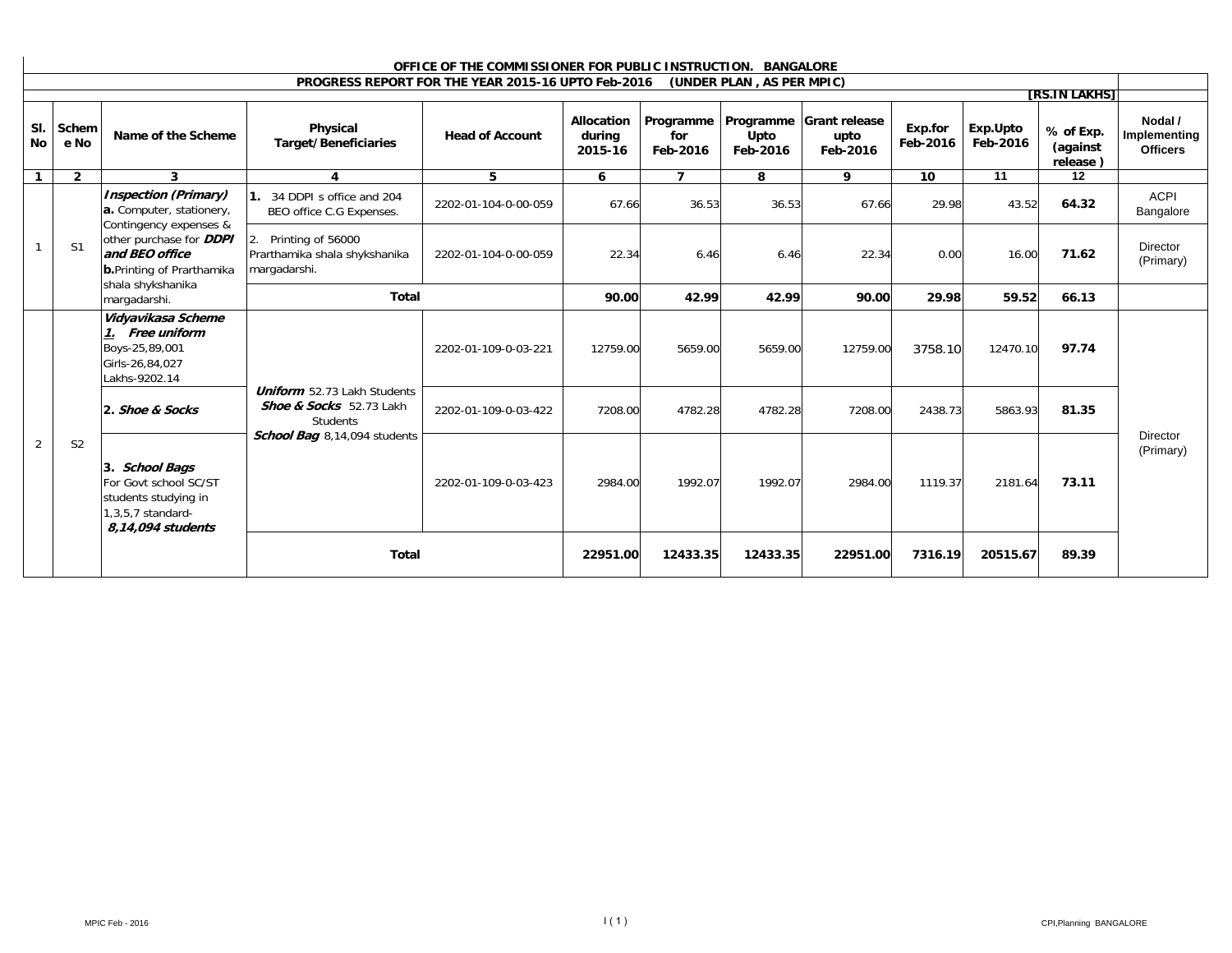| SI.<br><b>No</b> | Schem<br>e No  | Name of the Scheme                                                                                                                           | Physical<br><b>Target/Beneficiaries</b>                                                                                                                                                             | <b>Head of Account</b>                           | Allocation<br>during<br>2015-16 | Programme<br>for<br>Feb-2016 | Upto<br>Feb-2016 | Programme Grant release<br>upto<br>Feb-2016 | Exp.for<br>Feb-2016 | Exp.Upto<br>Feb-2016 | % of Exp.<br>(against<br>release) | Nodal /<br>Implementing<br><b>Officers</b> |
|------------------|----------------|----------------------------------------------------------------------------------------------------------------------------------------------|-----------------------------------------------------------------------------------------------------------------------------------------------------------------------------------------------------|--------------------------------------------------|---------------------------------|------------------------------|------------------|---------------------------------------------|---------------------|----------------------|-----------------------------------|--------------------------------------------|
| $\mathbf{1}$     | $\overline{2}$ | $\mathbf{3}$                                                                                                                                 | $\overline{4}$                                                                                                                                                                                      | 5                                                | 6                               | $\overline{7}$               | 8                | 9                                           | 10                  | 11                   | 12                                |                                            |
|                  |                | Encouraging Activities for                                                                                                                   |                                                                                                                                                                                                     | 2202-01-101-0-08-221,<br>059, 002, 011, 014, 021 | 489.64                          | 262.02                       | 262.02           | 415.00                                      | 110.50              | 337.11               | 81.23                             |                                            |
| 3                | S <sub>3</sub> | Universalisation of<br><b>Primary Education</b>                                                                                              | 9 sub programmes                                                                                                                                                                                    | 2202-01-101-0-08-422                             | 419.00                          | 245.83                       | 245.83           | 419.00                                      | 100.00              | 292.74               | 69.87                             |                                            |
|                  |                |                                                                                                                                              |                                                                                                                                                                                                     | 2202-01-101-0-08-423                             | 158.00                          | 30.83                        | 30.83            | 158.00                                      | 51.89               | 147.56               | 93.39                             |                                            |
|                  |                |                                                                                                                                              | <b>Total</b>                                                                                                                                                                                        |                                                  | 1066.64                         | 538.68                       | 538.68           | 992.00                                      | 262.39              | 777.41               | 78.37                             |                                            |
|                  | S3(1)          | Minority Education<br>Educational activities                                                                                                 | a. Prathibha karanji for<br>minority students<br><b>b.</b> Meetings of minority<br>Education co-ordinator's<br>c. Workshops & meetings of<br>minority high school teachers<br>d. Office Contingency | 2202-01-101-0-08-059                             | 24.00                           | 0.00                         | 0.00             | 6.00                                        | 0.00                | 6.00                 | 100.00                            | Director<br>(Minority)                     |
|                  | S3(2)          | MMS [Salary Expenditutre]                                                                                                                    | Salary for M.M.S office<br><b>Gazzetted Managers</b>                                                                                                                                                | 2202-01-101-0-08-<br>(002,003,011,014,021)       | 13.00                           | 1.75                         | 1.75             | 13.00                                       | 1.00                | 9.00                 | 69.23                             | JD (MMS)                                   |
|                  | S3(3)          | MMS [HQ Expenditure]                                                                                                                         | M.M.S Office expenditure                                                                                                                                                                            | 2202-01-101-0-08-059                             | 78.64                           | 24.64                        | 24.64            | 76.64                                       | 22.64               | 54.08                | 70.56                             | JD (MMS)                                   |
|                  |                |                                                                                                                                              | 14,75,000 Children's from<br>'1 to 10' will recieve prize                                                                                                                                           | 2202-01-101-0-08-422                             | 419.00                          | 256.02                       | 256.02           | 419.00                                      | 100.00              | 293.98               | 70.16                             |                                            |
|                  | S3 (4)         | Prathiba karanji                                                                                                                             | through different activities                                                                                                                                                                        | 2202-01-101-0-08-423                             | 58.00                           | 3.53                         | 3.53             | 58.00                                       | 31.89               | 57.43                | 99.02                             | Director<br>(Secondary)                    |
|                  |                |                                                                                                                                              | <b>Total</b>                                                                                                                                                                                        |                                                  | 477.00                          | 259.55                       | 259.55           | 477.00                                      | 131.89              | 351.41               | 73.67                             |                                            |
|                  | S3(5)          | Rashtreeya kridakuta<br>sanghatane                                                                                                           |                                                                                                                                                                                                     | 2202-01-101-0-08-423                             | 100.00                          | 17.70                        | 17.70            | 100.00                                      | 20.00               | 89.30                | 89.30                             | Director<br>(Secondary)                    |
|                  | S3(6)          | Maintenance of<br>Computers supplied to<br>BEO/DDPI office &<br>D.S.E.R.T+ e-Goverance<br>unit -<br>Computer Hardware &<br>Software purchase | 34 DDPI & 204 BEO office                                                                                                                                                                            | 2202-01-101-0-08-059                             | 100.00                          | 36.00                        | 36.00            | 70.00                                       | 20.00               | 58.00                | 82.86                             | ACPI<br>Bangalore                          |
|                  |                | Media Publicity                                                                                                                              | Advertisement of educational                                                                                                                                                                        | 2202-01-101-0-08-059                             | 73.00                           | 15.00                        | 15.00            | 48.36                                       | 48.36               | 45.36                | 93.80                             |                                            |
|                  | S3(7)          | a. Shikshana varte<br><b>b.</b> Gode patrike                                                                                                 | programmes in media for the<br>awareness of publics about the                                                                                                                                       | 2202-01-101-0-08-221                             | 102.00                          | 29.09                        | 29.09            | 102.00                                      | 10.00               | 66.76                | 65.45                             | JD(School<br>Education)                    |
|                  |                | c. Thingala thirulu                                                                                                                          | educational programms                                                                                                                                                                               | Total                                            | 175.00                          | 44.09                        | 44.09            | 150.36                                      | 58.36               | 112.12               | 74.57                             |                                            |
|                  | S3(8)          | Incentive for SSLC toppers<br>@ 34 district level                                                                                            | $34x3 = 102$ Students                                                                                                                                                                               | 2202-01-101-0-08-059                             | 89.00                           | 56.00                        | 56.00            | 89.00                                       | 0.00                | 89.00                | 100.00                            | <b>Director</b><br>(KSEEB)                 |
|                  | S3(9)          | Incentive for top 10<br>winners of prathibha<br>karanji, sports & science<br>exibition                                                       | 10x3=30 Students $@$ state level                                                                                                                                                                    | 2202-01-101-0-08-059                             | 10.00                           | 10.00                        | 10.00            | 10.00                                       | 8.50                | 8.50                 | 85.00                             | Director<br>(Secondary)                    |
|                  |                |                                                                                                                                              | <b>Total</b>                                                                                                                                                                                        |                                                  | 1066.64                         | 449.73                       | 449.73           | 992.00                                      | 262.39              | 777.41               | 78.37                             |                                            |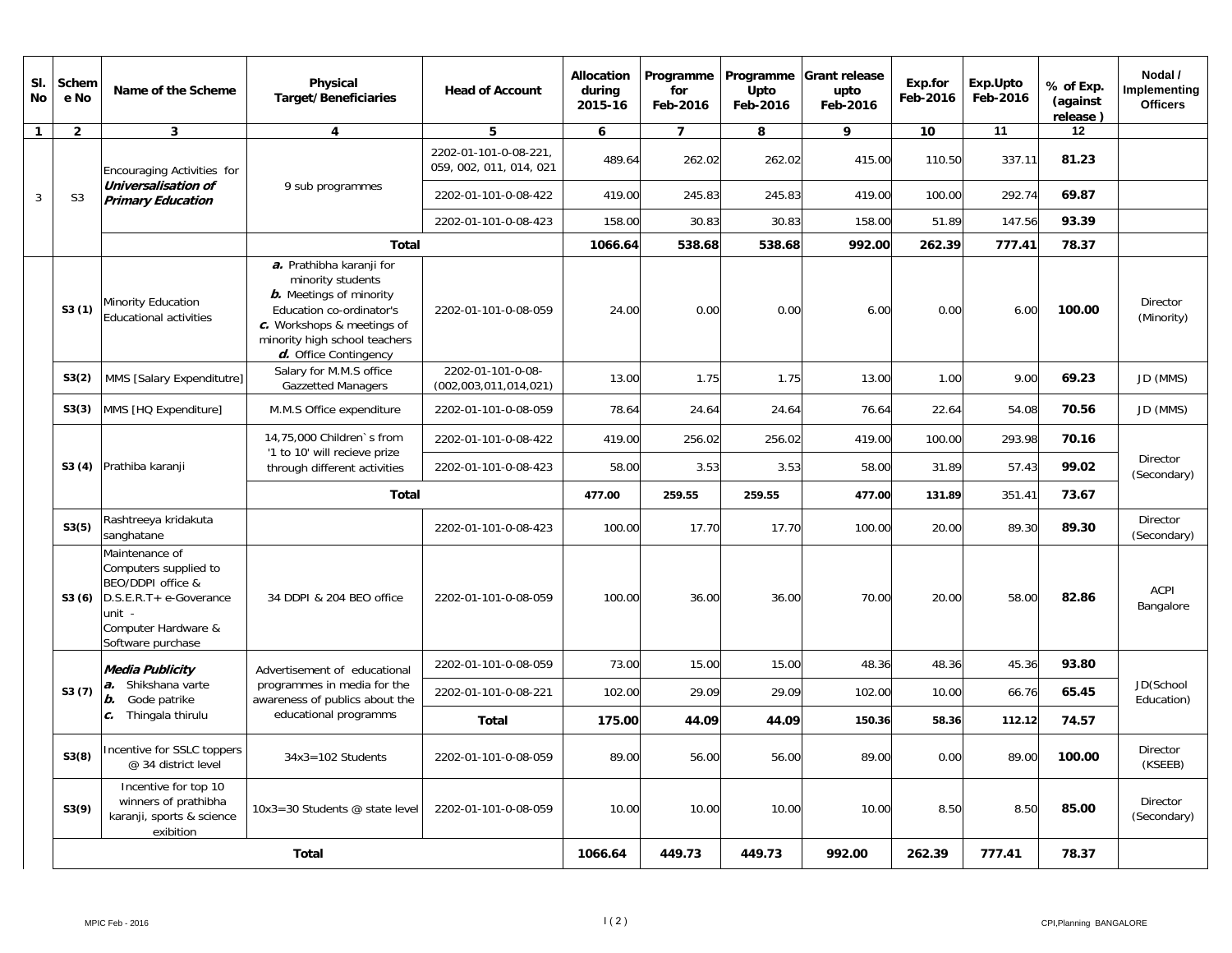| SI.<br>No      | Schem<br>e No                                                                                                                                                                                                                                                                                     | Name of the Scheme                                                                                                                                                                                                                                                                                                                                                                                                                                          | Physical<br><b>Target/Beneficiaries</b> | <b>Head of Account</b>                   | <b>Allocation</b><br>during<br>2015-16 | Programme<br>for<br>Feb-2016 | Programme<br>Upto<br>Feb-2016 | <b>Grant release</b><br>upto<br>Feb-2016 | Exp.for<br>Feb-2016        | Exp.Upto<br>Feb-2016 | % of Exp.<br>(against<br>release)             | Nodal /<br>Implementing<br><b>Officers</b> |  |
|----------------|---------------------------------------------------------------------------------------------------------------------------------------------------------------------------------------------------------------------------------------------------------------------------------------------------|-------------------------------------------------------------------------------------------------------------------------------------------------------------------------------------------------------------------------------------------------------------------------------------------------------------------------------------------------------------------------------------------------------------------------------------------------------------|-----------------------------------------|------------------------------------------|----------------------------------------|------------------------------|-------------------------------|------------------------------------------|----------------------------|----------------------|-----------------------------------------------|--------------------------------------------|--|
| $\mathbf{1}$   | $\overline{2}$                                                                                                                                                                                                                                                                                    | $\mathbf{3}$                                                                                                                                                                                                                                                                                                                                                                                                                                                | $\overline{\mathbf{4}}$                 | 5                                        | 6                                      | $\overline{7}$               | 8                             | 9                                        | 10                         | 11                   | 12                                            |                                            |  |
|                |                                                                                                                                                                                                                                                                                                   | Sarva Shikshana<br>Abhiyan<br>1. Programmes of sarva                                                                                                                                                                                                                                                                                                                                                                                                        |                                         | 2202-01-115-0-01-<br>002,011,014,021,059 | 5682.00                                | 368.56                       | 368.56                        | 5682.00                                  | 4606.00                    | 5422.98              | 95.44                                         |                                            |  |
|                |                                                                                                                                                                                                                                                                                                   | shikshan abhiyan<br>2. Improvement of<br>quality education in                                                                                                                                                                                                                                                                                                                                                                                               | 55.19 lakh children                     | 2202-01-115-0-01-133                     | 1000.00                                | 250.00                       | 250.00                        | 1000.00                                  | 0.00                       | 750.00               | 75.00                                         |                                            |  |
| $\overline{4}$ | S <sub>4</sub>                                                                                                                                                                                                                                                                                    | schools.<br>Approved programme<br>activities of <b>Education</b>                                                                                                                                                                                                                                                                                                                                                                                            |                                         | 2202-01-115-0-01-422                     | 270.00                                 | 67.50                        | 67.50                         | 270.00                                   | 0.00                       | 202.50               | 75.00                                         | <b>SPD</b><br>(SSA)                        |  |
|                |                                                                                                                                                                                                                                                                                                   | Quality monitoring cell<br><b>[EQMC]</b><br>Review of learning                                                                                                                                                                                                                                                                                                                                                                                              |                                         | 2202-01-115-0-01-423                     | 166.00                                 | 41.50                        | 41.50                         | 166.00                                   | 0.00                       | 124.50               | 75.00                                         |                                            |  |
|                |                                                                                                                                                                                                                                                                                                   | standard.<br>Improvement of quality<br>monitoring mechanism.                                                                                                                                                                                                                                                                                                                                                                                                |                                         | <b>Total</b>                             | 7118.00                                | 727.56                       | 727.56                        | 7118.00                                  | 4606.00                    | 6499.98              | 91.32                                         |                                            |  |
|                | Pustakalaya and<br>improvement of<br>2202-01-106-0-02-059<br>Primary Schools &<br>pradhan mantri                                                                                                                                                                                                  | 410.00                                                                                                                                                                                                                                                                                                                                                                                                                                                      | 47.50                                   | 47.50                                    | 410.00                                 | 60.00                        | 202.50                        | 49.39                                    | <b>Director</b><br>(KSEEB) |                      |                                               |                                            |  |
| 5              | gramoday yojane<br>1. Quality analysis of 4000<br>1. Karnataka School<br>schools<br>Quality Assessment and<br>0.00<br>2202-01-106-0-02-059<br>S <sub>5</sub><br>2. 2000 Schools [KSQAAC]<br><b>Accreditation Council</b><br>[Purchase of books, writing<br>(KSQAAC)<br>materials for new schools] | Amount diverted to <b>KSQAAC</b>                                                                                                                                                                                                                                                                                                                                                                                                                            |                                         |                                          |                                        |                              |                               |                                          |                            |                      |                                               |                                            |  |
|                |                                                                                                                                                                                                                                                                                                   | 2. Printing of jivana masa<br>pathirike.<br>Retail purchase of books<br>& writing materials for<br>library in govt schools.                                                                                                                                                                                                                                                                                                                                 |                                         | <b>Total</b>                             | 410.00                                 | 47.50                        | 47.50                         | 410.00                                   | 60.00                      | 202.50               | 49.39                                         |                                            |  |
|                |                                                                                                                                                                                                                                                                                                   | <b>Commissioner for</b><br><b>Public Instruction</b><br><b>Bangalore</b>                                                                                                                                                                                                                                                                                                                                                                                    |                                         | 2202-02-001-0-03-051                     | 23.00                                  | 13.90                        | 13.90                         | 23.00                                    | 0.25                       | 3.72                 | 16.17                                         |                                            |  |
|                |                                                                                                                                                                                                                                                                                                   | 1. General expenditure,<br>office contigency , office<br>automation & office<br>moderanization/repair-<br>2. Residence Telephone<br>Stationery,<br>expenditure for<br>TA/DA/Fuel.<br>Commissioner perssonnel<br>Automation /Moderanization<br>secretory Joint director<br>of CPI Office<br>school education, deputy<br>director statistics,<br>planning,<br>primery, secondary<br>3. Maintainance<br>expenditure of<br>equipments in<br>commissioner office |                                         | 2202-02-001-0-03-052                     | 2.00                                   | 1.00                         | 1.00                          | 2.00                                     | 0.00                       | 0.70                 | 35.00                                         | <b>ACPI</b>                                |  |
| 6              | S <sub>6</sub>                                                                                                                                                                                                                                                                                    |                                                                                                                                                                                                                                                                                                                                                                                                                                                             | 2202-02-001-0-03-059                    | 16.00                                    | 9.30                                   | 9.30                         | 16.00                         | 0.30                                     | 3.30                       | 20.63                | Bangalore<br>And<br><b>DDPI</b><br>(Planning) |                                            |  |
|                |                                                                                                                                                                                                                                                                                                   |                                                                                                                                                                                                                                                                                                                                                                                                                                                             |                                         |                                          | 2202-02-001-0-03-059                   | 4.00                         | 1.68                          | 1.68                                     | 4.00                       | 0.24                 | 1.60                                          | 40.00                                      |  |
|                |                                                                                                                                                                                                                                                                                                   |                                                                                                                                                                                                                                                                                                                                                                                                                                                             |                                         | <b>Total</b>                             | 45.00                                  | 25.88                        | 25.88                         | 45.00                                    | 0.79                       | 9.32                 | 20.71                                         |                                            |  |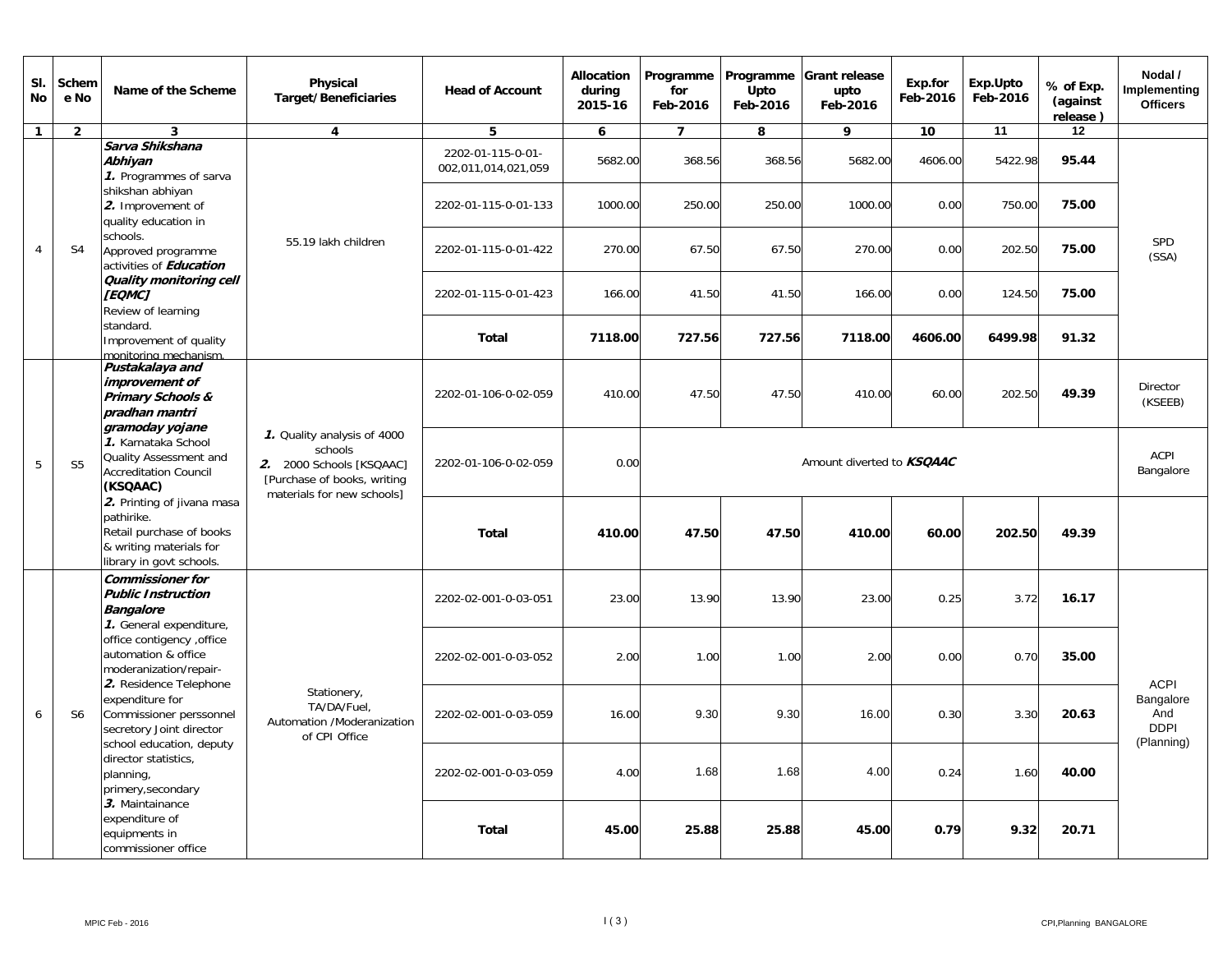| SI.<br>No      | Schem<br>e No  | Name of the Scheme                                                                                                                 | Physical<br><b>Target/Beneficiaries</b>                                                                                         | <b>Head of Account</b> | <b>Allocation</b><br>during<br>2015-16 | Programme<br>for<br>Feb-2016 | Programme<br>Upto<br>Feb-2016 | <b>Grant release</b><br>upto<br>Feb-2016 | Exp.for<br>Feb-2016 | Exp.Upto<br>Feb-2016 | % of Exp.<br>(against<br>release) | Nodal /<br>Implementing<br><b>Officers</b> |
|----------------|----------------|------------------------------------------------------------------------------------------------------------------------------------|---------------------------------------------------------------------------------------------------------------------------------|------------------------|----------------------------------------|------------------------------|-------------------------------|------------------------------------------|---------------------|----------------------|-----------------------------------|--------------------------------------------|
| $\mathbf{1}$   | $\overline{2}$ | $\mathbf{3}$                                                                                                                       | 4                                                                                                                               | 5                      | 6                                      | $\overline{7}$               | 8                             | 9                                        | 10                  | 11                   | 12                                |                                            |
|                |                |                                                                                                                                    |                                                                                                                                 | 2202-02-001-0-05-041   | 10.00                                  | 0.52                         | 0.52                          | 10.00                                    | 1.00                | 7.98                 | 79.80                             |                                            |
|                |                | <b>Additional Commissioner</b>                                                                                                     |                                                                                                                                 | 2202-02-001-0-05-051   | 43.00                                  | 11.03                        | 11.03                         | 43.00                                    | 3.57                | 25.77                | 59.93                             |                                            |
|                |                | for Public Instruction<br>Gulbarga<br>Travel expenditure for                                                                       | Stationery,                                                                                                                     | 2202-02-001-0-05-052   | 3.00                                   | 1.25                         | 1.25                          | 3.00                                     | 0.20                | 1.70                 | 56.67                             |                                            |
| $\overline{7}$ | S7             | gulbarga ACPI<br>Purchase of new vehicle,<br>general expenditure,<br>telephone expenditure<br>Office repair & other                | TA/DA/Fuel,<br>Automation /Moderanization<br>of ACPI Office                                                                     | 2202-02-001-0-05-059   | 66.00                                  | 26.46                        | 26.46                         | 66.00                                    | 2.50                | 14.21                | 21.53                             | ACPI (Kalburgi)                            |
|                |                |                                                                                                                                    |                                                                                                                                 | 2202-02-001-0-05-071   | 30.00                                  | 6.48                         | 6.48                          | 30.00                                    | 4.20                | 20.22                | 67.40                             |                                            |
|                |                | expenditure                                                                                                                        |                                                                                                                                 | 2202-02-001-0-05-195   | 14.00                                  | 5.53                         | 5.53                          | 14.00                                    | 1.40                | 6.37                 | 45.50                             |                                            |
|                |                |                                                                                                                                    |                                                                                                                                 | <b>Total</b>           | 166.00                                 | 51.27                        | 51.27                         | 166.00                                   | 12.87               | 76.25                | 45.93                             |                                            |
|                | S <sub>8</sub> | <b>Additional Commissioner</b><br>for Public Instruction<br>Dharawada                                                              |                                                                                                                                 | 2202-02-101-0-00-041   | 10.00                                  | 4.71                         | 4.71                          | 10.00                                    | 0.98                | 3.50                 | 35.00                             |                                            |
| 8              |                | Travel expenditure for<br>gulbarga ACPI Purchase<br>of new vehicle, general<br>expenditure, telephone<br>expenditure Office repair | Stationery,<br>TA/DA/Fuel,<br>Automation /Moderanization<br>of ACPI Office                                                      | 2202-02-101-0-00-059   | 75.00                                  | 6.76                         | 6.76                          | 75.00                                    | 14.42               | 27.67                | 36.89                             | <b>ACPI</b>                                |
|                |                |                                                                                                                                    |                                                                                                                                 | 2202-02-101-0-00-195   | 15.00                                  | 4.28                         | 4.28                          | 15.00                                    | 2.22                | 9.20                 | 61.33                             | (Dharwada)                                 |
|                |                | & other expenditure                                                                                                                |                                                                                                                                 | Total                  | 100.00                                 | 15.75                        | 15.75                         | 100.00                                   | 17.62               | 40.37                | 40.37                             |                                            |
|                | S9(1)          |                                                                                                                                    | 1. Progress Cards 7.57 Lakh<br>Numbers for 9 & 10 std<br>students in govt schools.                                              | 2202-02-101-0-00-059   | 30.00                                  | 7.50                         | 7.50                          | 30.00                                    | 0.00                | 15.00                | 50.00                             | MD (Text<br>Bokk)                          |
|                | S9(2)          |                                                                                                                                    | 2. 10,000 copies of Proudashala<br>shykshanika margadhashi<br>(Calender of events<br>$2015 - 16$                                | 2202-02-101-0-00-059   | 4.00                                   | 1.28                         | 1.28                          | 4.00                                     | 0.27                | 2.27                 | 56.75                             | <b>Director</b><br>(Secondary)             |
|                | S9(3)          | Inspection (Secondary)                                                                                                             | 3. Mysore and Belagavi<br>Divisional joint director<br>travelling expenditure                                                   | 2202-02-101-0-00-041   | 18.00                                  | 9.38                         | 9.38                          | 18.00                                    | 0.34                | 5.12                 | 28.44                             |                                            |
| 9              | S9(4)          |                                                                                                                                    | 4. General expenditure of<br>Mysore and Belagavi joint<br>director divisional office                                            | 2202-02-101-0-00-051   | 17.00                                  | 5.74                         | 5.74                          | 17.00                                    | 0.00                | 7.24                 | 42.59                             | ACPI                                       |
|                | S9(5)          |                                                                                                                                    | 5. Computer, ups,<br>raisograph, xerox machine<br>maintainance xerox machine<br>purchase & purchase of<br>neccessary stationary | 2202-02-101-0-00-059   | 31.00                                  | 18.62                        | 18.62                         | 31.00                                    | 2.08                | 10.40                | 33.55                             |                                            |
|                |                |                                                                                                                                    | <b>Total</b>                                                                                                                    |                        | 100.00                                 | 42.52                        | 42.52                         | 100.00                                   | 2.69                | 40.03                | 40.03                             |                                            |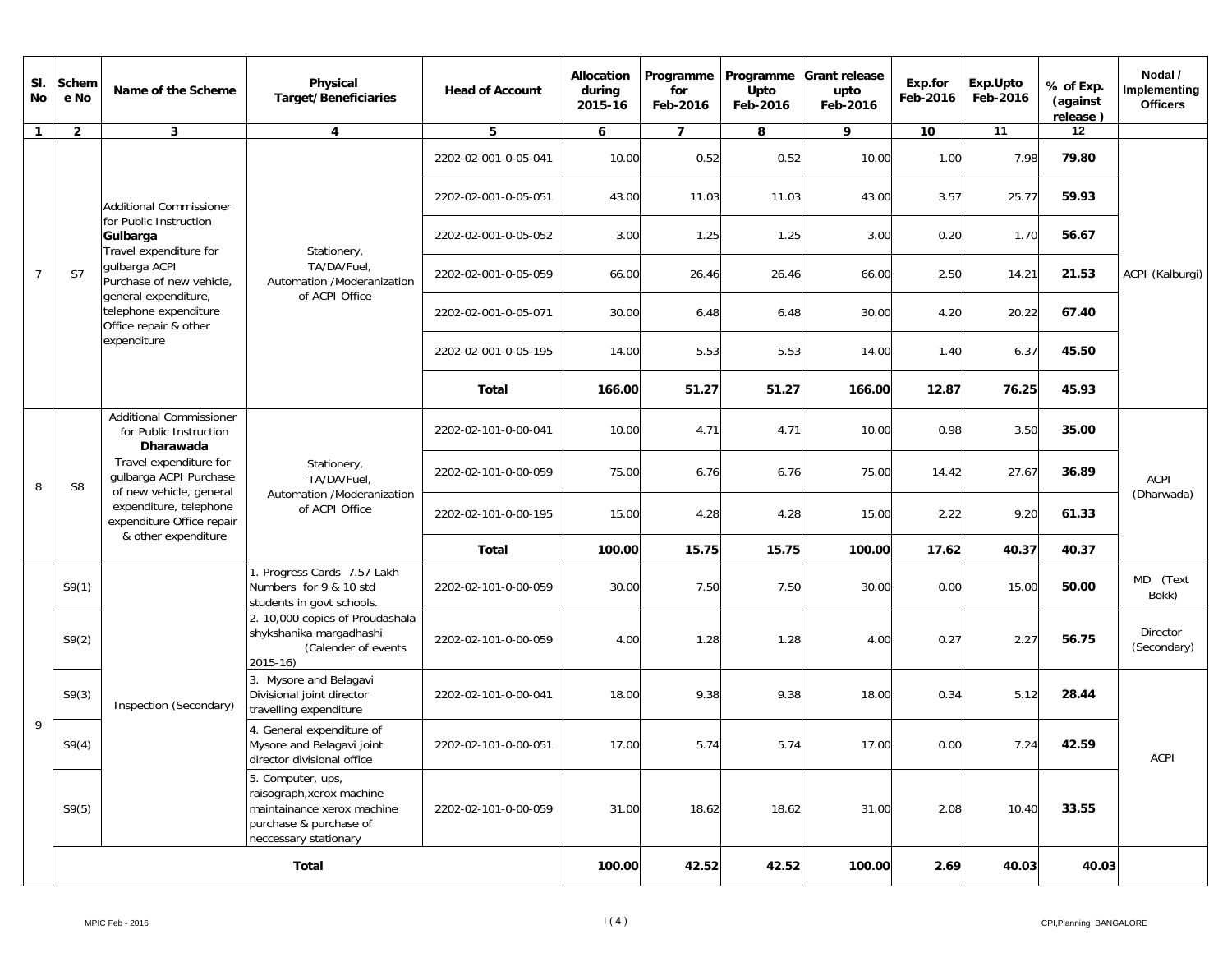| SI.<br><b>No</b> | Schem<br>e No   | Name of the Scheme                                                                                                                                                                                                                                                                                                                                                                                                              | Physical<br><b>Target/Beneficiaries</b>                     | <b>Head of Account</b>                                                                    | Allocation<br>durina<br>2015-16 | Programme<br>for<br>Feb-2016 | Programme<br>Upto<br>Feb-2016 | <b>Grant release</b><br>upto<br>Feb-2016 | Exp.for<br>Feb-2016 | Exp.Upto<br>Feb-2016 | % of Exp.<br>(against<br>release) | Nodal /<br>Implementing<br><b>Officers</b> |                          |
|------------------|-----------------|---------------------------------------------------------------------------------------------------------------------------------------------------------------------------------------------------------------------------------------------------------------------------------------------------------------------------------------------------------------------------------------------------------------------------------|-------------------------------------------------------------|-------------------------------------------------------------------------------------------|---------------------------------|------------------------------|-------------------------------|------------------------------------------|---------------------|----------------------|-----------------------------------|--------------------------------------------|--------------------------|
| $\mathbf{1}$     | $\overline{2}$  | $\mathbf{3}$                                                                                                                                                                                                                                                                                                                                                                                                                    | $\overline{\mathbf{4}}$                                     | 5                                                                                         | 6                               | $\overline{7}$               | 8                             | 9                                        | 10                  | 11                   | 12                                |                                            |                          |
|                  |                 | Karnataka Secondary<br><b>Education Examination</b><br><b>Board</b> - 1. Examination                                                                                                                                                                                                                                                                                                                                            |                                                             | 2202-02-001-0-07-059                                                                      | 300.00                          | 75.00                        | 75.00                         | 300.00                                   | 0.00                | 225.00               | 75.00                             |                                            |                          |
| 10               | S <sub>10</sub> | Fee reimbursement for<br>SC/ST's students & all<br>other girls students<br>2. SSLC toopers at<br>thaluka level other than<br>district toppers                                                                                                                                                                                                                                                                                   | 4,23,538 children                                           | 2202-02-001-0-07-422                                                                      | 100.00                          | 25.00                        | 25.00                         | 100.00                                   | 0.00                | 75.00                | 75.00                             | <b>Director</b>                            |                          |
|                  |                 |                                                                                                                                                                                                                                                                                                                                                                                                                                 |                                                             | 2202-02-001-0-07-423                                                                      | 50.00                           | 12.50                        | 12.50                         | 50.00                                    | 0.00                | 37.50                | 75.00                             | (KSEEB)                                    |                          |
|                  |                 | 3. Other exams -25.00<br>Lakhs                                                                                                                                                                                                                                                                                                                                                                                                  | <b>Total</b>                                                |                                                                                           | 450.00                          | 112.50                       | 112.50                        | 450.00                                   | 0.00                | 337.50               | 75.00                             |                                            |                          |
|                  |                 | <b>Construction of</b><br><b>Secondary School</b><br>1. Construction of rooms<br>for building less schools in<br>other than grama<br>panchayaths -<br>15 Additional class rooms.<br>2. Construction & repairs<br>of DDPI office.<br>3. Construction &<br>repairs of BEO office.<br>4. Land Acquisition<br>Proposal submitted to<br>govt(Kolar).<br>5. Furniture supply for<br>SSLC exam centers-<br>1.5 Lakh for each District. | S11                                                         |                                                                                           | 2202-02-053-0-01-059            | 650.00                       | 413.50                        | 413.50                                   | 650.00              | 80.21                | 154.21                            | 23.72                                      |                          |
| 11               |                 |                                                                                                                                                                                                                                                                                                                                                                                                                                 |                                                             | Class rooms and BEO & DDPI<br>office Construction and repairs<br>& school land Aquisition | 2202-02-053-0-01-422            | 250.00                       | 187.50                        | 187.50                                   | 250.00              | 80.31                | 125.31                            | 50.12                                      | JD (School<br>Education) |
|                  |                 |                                                                                                                                                                                                                                                                                                                                                                                                                                 |                                                             | 2202-02-053-0-01-423                                                                      | 100.00                          | 26.95                        | 26.95                         | 100.00                                   | 30.99               | 88.91                | 88.91                             |                                            |                          |
|                  |                 |                                                                                                                                                                                                                                                                                                                                                                                                                                 | <b>Total</b>                                                |                                                                                           | 1000.00                         | 627.95                       | 627.95                        | 1000.00                                  | 191.51              | 368.43               | 36.84                             |                                            |                          |
|                  |                 |                                                                                                                                                                                                                                                                                                                                                                                                                                 |                                                             | 2202-02-107-0-05-059                                                                      | 11000.00                        | 0.11                         | 0.11                          | 11000.00                                 | 0.00                | 11000.00             | 100.00                            |                                            |                          |
| 12               | S <sub>12</sub> | <b>Bicycles to VIII</b><br>standards students                                                                                                                                                                                                                                                                                                                                                                                   | Girls-2,68,429<br>Boys 2,75,447                             | 2202-02-107-0-05-422                                                                      | 5900.00                         | 0.09                         | 0.09                          | 5900.00                                  | 0.00                | 4999.91              | 84.74                             | Director                                   |                          |
|                  |                 | (Govt & grant-in-aid<br>schools)                                                                                                                                                                                                                                                                                                                                                                                                |                                                             | 2202-02-107-0-05-423                                                                      | 2135.00                         | 0.25                         | 0.25                          | 2135.00                                  | 0.00                | 1999.54              | 93.66                             | (Primary)                                  |                          |
|                  |                 |                                                                                                                                                                                                                                                                                                                                                                                                                                 | <b>Total</b>                                                |                                                                                           | 19035.00                        | 0.45                         | 0.45                          | 19035.00                                 | 0.00                | 17999.45             | 94.56                             |                                            |                          |
|                  |                 | Pancha soulbhya                                                                                                                                                                                                                                                                                                                                                                                                                 | 4.614 HS @ Rs.1000 / Schools<br>22,479 HPS @Rs.875 /Schools | 2202-01-053-0-02-422                                                                      | 250.00                          | 96.91                        | 96.91                         | 250.00                                   | 80.81               | 190.74               | 76.30                             |                                            |                          |
| 13               | S <sub>13</sub> | Providing drinking water &<br>toilet maintainance in all<br>govt Primary & high<br>schools in state                                                                                                                                                                                                                                                                                                                             | 21,816 LPS @Rs.720 /Schools                                 | 2202-01-053-0-02-423                                                                      | 150.00                          | 58.15                        | 58.15                         | 150.00                                   | 39.10               | 105.05               | 70.03                             | JD (School<br>Education)                   |                          |
|                  |                 |                                                                                                                                                                                                                                                                                                                                                                                                                                 |                                                             | Total                                                                                     |                                 | 400.00                       | 155.06                        | 155.06                                   | 400.00              | 119.91               | 295.79                            | 73.95                                      |                          |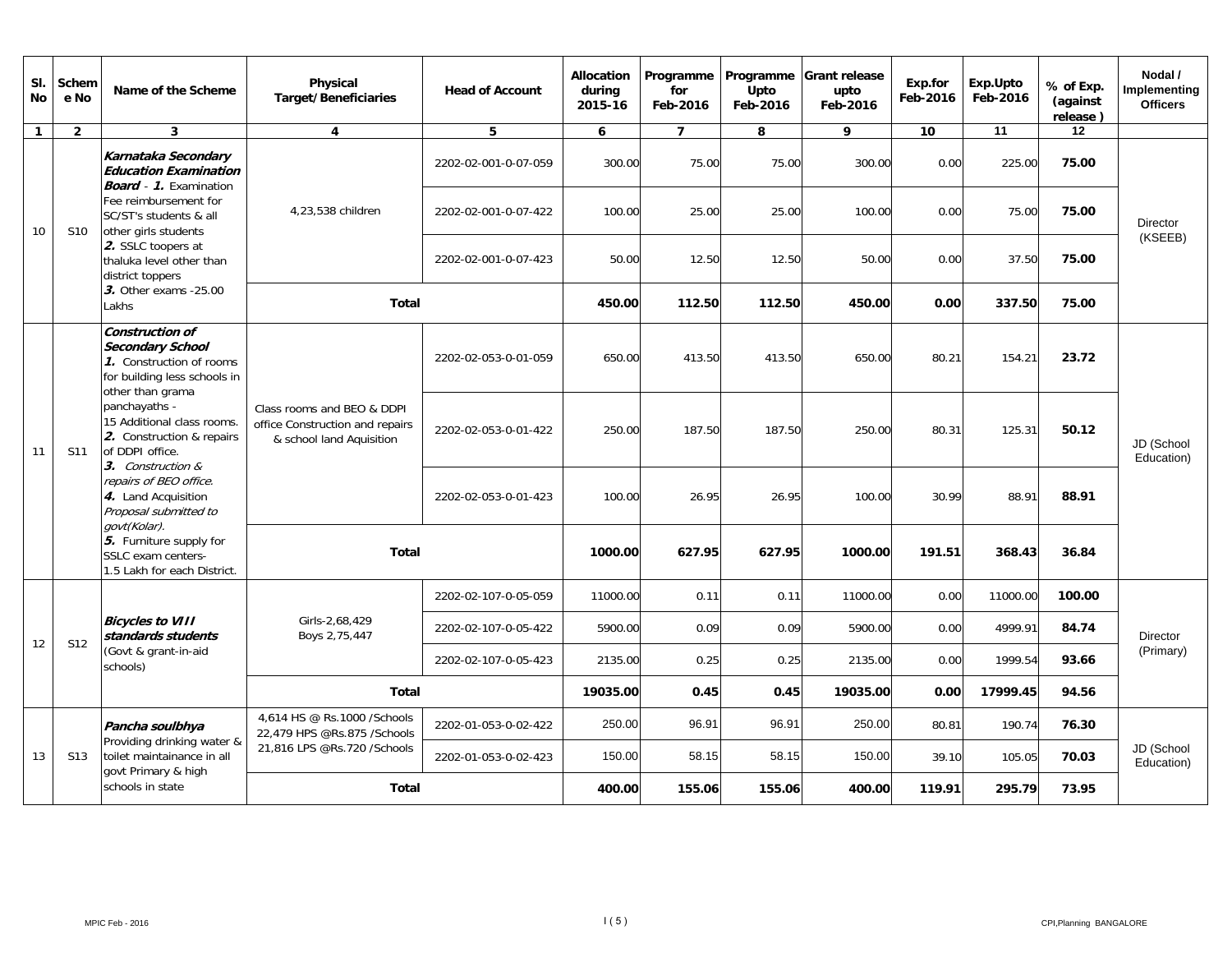| SI.<br>No    | Schem<br>e No   | Name of the Scheme                                                                                                                                                                                                                                        | Physical<br><b>Target/Beneficiaries</b>                                                                                                                                                         | <b>Head of Account</b> | Allocation<br>during<br>2015-16 | Programme<br>for<br>Feb-2016 | Programme<br>Upto<br>Feb-2016 | <b>Grant release</b><br>upto<br>Feb-2016 | Exp.for<br>Feb-2016 | Exp.Upto<br>Feb-2016                                                                                                                                                                                                                           | % of Exp.<br>(against<br>release) | Nodal /<br>Implementing<br><b>Officers</b> |
|--------------|-----------------|-----------------------------------------------------------------------------------------------------------------------------------------------------------------------------------------------------------------------------------------------------------|-------------------------------------------------------------------------------------------------------------------------------------------------------------------------------------------------|------------------------|---------------------------------|------------------------------|-------------------------------|------------------------------------------|---------------------|------------------------------------------------------------------------------------------------------------------------------------------------------------------------------------------------------------------------------------------------|-----------------------------------|--------------------------------------------|
| $\mathbf{1}$ | $\overline{2}$  | 3                                                                                                                                                                                                                                                         | 4                                                                                                                                                                                               | 5                      | 6                               | $\overline{7}$               | 8                             | 9                                        | 10                  | 11                                                                                                                                                                                                                                             | 12                                |                                            |
|              |                 | <b>Reimbursement of non</b><br>aovt fees of SC/ST<br>students studying in<br>Govt. high schools                                                                                                                                                           | SC Boys-1,35,539<br>SC girls-1,27,228<br>ST boys 62,298<br>ST girls 57,839                                                                                                                      | 2202-02-107-0-03-422   | 300.00                          | 225.00                       | 225.00                        | 300.00                                   | 300.00              | 300.00                                                                                                                                                                                                                                         | 100.00                            |                                            |
| 14           | S14             | [Note Book]<br>Free note books for<br>SC/ST students studying<br>in govt schools 8 to 10                                                                                                                                                                  | Total 3,82,904 Students* 6<br>books for each students<br>17.00 Rs /Book                                                                                                                         | 2202-02-107-0-03-423   | 100.00                          | 75.00                        | 75.00                         | 100.00                                   | 90.79               | 90.79                                                                                                                                                                                                                                          | 90.79                             | <b>Director</b><br>(Primary)               |
|              |                 | standards.<br>Work Orders given to<br>MPM on 24.09.2015                                                                                                                                                                                                   | <b>Total</b>                                                                                                                                                                                    |                        | 400.00                          | 300.00                       | 300.00                        | 400.00                                   | 390.79              |                                                                                                                                                                                                                                                | 97.70                             |                                            |
| 15           | S15             | <b>Bharat Seva Dal</b><br>Salary for Bharat Seva<br>Dal Institution                                                                                                                                                                                       | Seva Dal Development Activities                                                                                                                                                                 | 2202-80-800-0-30-101   | 25.00                           | 0.00                         | 0.00                          | 25.00                                    | 6.25                |                                                                                                                                                                                                                                                | 100.00                            | Director<br>(Secondary)                    |
|              |                 |                                                                                                                                                                                                                                                           |                                                                                                                                                                                                 | 4202-01-202-1-04-386   | 500.00                          | 0.00                         | 0.00                          | 500.00                                   | 0.00                |                                                                                                                                                                                                                                                | 75.00                             |                                            |
|              |                 | Sainik School Koodige<br>School construction salary                                                                                                                                                                                                       | Civil works                                                                                                                                                                                     | 2202-02-107-5-00-059   | 56.00                           | 0.00                         | 0.00                          | 56.00                                    | 0.00                |                                                                                                                                                                                                                                                | 75.00                             |                                            |
| 16           | <b>S16</b>      | for non teaching staff,<br>students scholarship                                                                                                                                                                                                           | Admin cost                                                                                                                                                                                      | 2202-02-107-5-00-422   | 29.00                           | 0.00                         | 0.00                          | 29.00                                    | 0.00                | 390.79<br>25.00<br>375.00<br>42.00<br>21.75<br>75.00<br>4.00<br>16.00<br>100.00<br>4.00<br>454.75<br>75.67<br>225.00<br>75.00<br>0.00<br>0.00<br>49.50<br>75.00<br>21.75<br>0.00<br>75.00<br>6.00<br>100.00<br>1.50<br>302.25<br>1.50<br>75.37 | Director<br>(Secondary)           |                                            |
|              |                 | [Recurring and Non<br>Recurring Expenditure]                                                                                                                                                                                                              | 647 Students<br>2202-02-107-5-00-423<br>0.00<br>0.00<br>16.00<br>16.00<br>Sainik School Koodige<br>601.00<br>0.00<br>0.00<br>601.00<br>4202-01-202-1-06-386<br>300.00<br>0.00<br>300.00<br>0.00 |                        |                                 |                              |                               |                                          |                     |                                                                                                                                                                                                                                                |                                   |                                            |
|              |                 |                                                                                                                                                                                                                                                           |                                                                                                                                                                                                 |                        |                                 |                              |                               |                                          |                     |                                                                                                                                                                                                                                                |                                   |                                            |
|              |                 |                                                                                                                                                                                                                                                           |                                                                                                                                                                                                 |                        |                                 |                              |                               |                                          |                     |                                                                                                                                                                                                                                                |                                   |                                            |
|              |                 |                                                                                                                                                                                                                                                           |                                                                                                                                                                                                 | 2202-02-107-3-00-117   | 66.00                           | 0.00                         | 0.00                          | 66.00                                    |                     |                                                                                                                                                                                                                                                |                                   | <b>Director</b><br>(Secondary)             |
| 17           | S17             | <b>Bijapur Sainik School</b><br>Construction of inner &                                                                                                                                                                                                   | Civil Works [Indoor and<br>Outdoor Stadium]                                                                                                                                                     | 2202-02-107-3-00-422   | 29.00                           | 0.00                         | 0.00                          | 29.00                                    |                     |                                                                                                                                                                                                                                                |                                   |                                            |
|              |                 | outer stadium                                                                                                                                                                                                                                             |                                                                                                                                                                                                 | 2202-02-107-3-00-423   | 6.00                            | 0.00                         | 0.00                          | 6.00                                     |                     |                                                                                                                                                                                                                                                |                                   |                                            |
|              |                 |                                                                                                                                                                                                                                                           |                                                                                                                                                                                                 | <b>Total</b>           | 401.00                          | 0.00                         | 0.00                          | 401.00                                   |                     |                                                                                                                                                                                                                                                |                                   |                                            |
| 18           | S <sub>18</sub> | Kttur Rani Chennmma<br><b>School</b><br>Construction of prayer<br>room, horse stable room,<br>Purchase of horse, inner<br>stadium, students hostel<br>rooms, solar<br>lights, building repairs,<br>purchase of pump set<br>borewell & water filter<br>etc | Civil Works [Construction,<br>Reparis and Interior decoration]                                                                                                                                  | 2202-02-110-3-03-101   | 250.00                          | 0.00                         | 0.00                          | 250.00                                   | 62.50               | 250.00                                                                                                                                                                                                                                         | 100.00                            | Director<br>(Secondary)                    |
| 19           | S19             | <b>Implementation of</b><br><b>Recommendations of</b><br>Vaidyanathan<br>Committee                                                                                                                                                                        | Salary of Physical education<br>teachers and Implementation of<br>primary & high school physical<br>education programmes<br>implementation.                                                     | 2202-02-109-0-20-059   | 25.00                           | 10.88                        | 10.88                         | 25.00                                    | 2.23                | 20.27                                                                                                                                                                                                                                          | 81.08                             | Director<br>(Secondary)                    |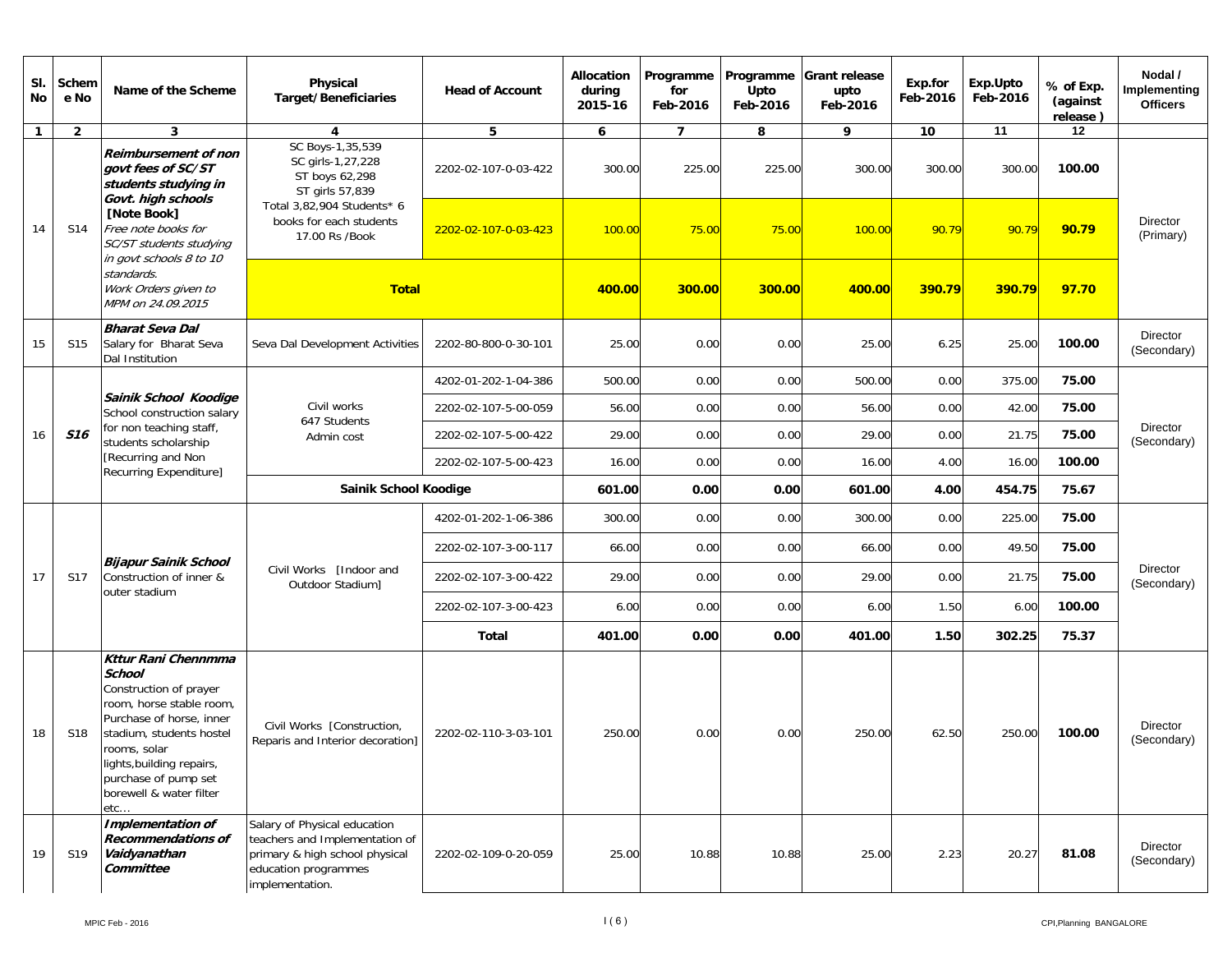| SI.<br><b>No</b> | Schem<br>e No    | Name of the Scheme                                                                                                                             | <b>Physical</b><br><b>Target/Beneficiaries</b>                                                                               | <b>Head of Account</b>                      | <b>Allocation</b><br>during<br>2015-16 | Programme<br>for<br>Feb-2016 | Programme<br>Upto<br>Feb-2016 | <b>Grant release</b><br>upto<br>Feb-2016 | Exp.for<br>Feb-2016 | Exp.Upto<br>Feb-2016 | % of Exp.<br>(against<br>release) | Nodal /<br>Implementing<br><b>Officers</b> |
|------------------|------------------|------------------------------------------------------------------------------------------------------------------------------------------------|------------------------------------------------------------------------------------------------------------------------------|---------------------------------------------|----------------------------------------|------------------------------|-------------------------------|------------------------------------------|---------------------|----------------------|-----------------------------------|--------------------------------------------|
| $\mathbf{1}$     | $\overline{2}$   | $\overline{\mathbf{3}}$                                                                                                                        | $\overline{4}$                                                                                                               | 5                                           | 6                                      | $\overline{7}$               | 8                             | 9                                        | 10                  | 11                   | 12                                |                                            |
| 20               | <b>S20</b>       | <b>Teachers Quarters</b><br><b>Construction of Teachers</b><br>Quarters in 114 back ward<br>thalukas<br>(Revise estimate<br>submitted to govt) | 9 Teachers Quarters<br>[On the Basis of PWD<br>S R Rates                                                                     | 4202-01-201-1-03-133                        | 800.00                                 | 400.00                       | 400.00                        | 800.00                                   | 0.00                | 0.00                 | 0.00                              | JD (School<br>Education)                   |
|                  |                  | Grant-in-Aid in                                                                                                                                |                                                                                                                              | 2202-80-800-0-35-101                        | 2980.00                                | 0.00                         | 0.00                          | 0.00                                     | 0.00                | 0.00                 | 0.00                              |                                            |
| 21               | S21              | education                                                                                                                                      | Providing grants for newly<br>opened school in 2015-16                                                                       | 2202-80-800-0-35-422                        | 1000.00                                | 0.00                         | 0.00                          | 0.00                                     | 0.00                | 0.00                 | 0.00                              | <b>Director</b><br>(Primary &              |
|                  |                  | For 2015-16 financial<br>vear                                                                                                                  |                                                                                                                              | 2202-80-800-0-35-423                        | 20.00                                  | 0.00                         | 0.00                          | 0.00                                     | 0.00                | 0.00                 | 0.00                              | Secondary)                                 |
|                  |                  |                                                                                                                                                | Total                                                                                                                        |                                             | 4000.00                                | 0.00                         | 0.00                          | 0.00                                     | 0.00                | 0.00                 | 0.00                              |                                            |
|                  |                  | Rashtriya madhyamika                                                                                                                           | Salary<br>School grants for 5103 schools<br>Kala utsav                                                                       | 2202-02-109-0-21-002,<br>011, 014, 021, 059 | 15228.00                               | 192.65                       | 192.65                        | 5337.93                                  | 0.00                | 5186.46              | 97.16                             |                                            |
|                  |                  | shikshan Abhiyan<br>programmes (RMSA)                                                                                                          | Karate training for girls-4718                                                                                               | 2202-02-109-0-21-422                        | 7952.00                                | 0.00                         | 0.00                          | 4612.16                                  | 0.00                | 4612.16              | 100.00                            |                                            |
|                  |                  | Salary for teaching & non                                                                                                                      | Inclusive education (IEDSS)-<br>2202-02-109-0-21-423<br>10156 students<br>teaching staff, basic<br>KGBV (Hostel Maintainance | 2654.00                                     | 0.00                                   | 0.00                         | 1539.32                       | 0.00                                     | 1539.32             | 100.00               |                                   |                                            |
| 22               | S22              | amenities for madary high<br>schools, KGBV hostel                                                                                              | 2981 girls                                                                                                                   | 4202-01-202-1-07-386                        | 17550.00                               | 0.00                         | 0.00                          | 14566.50                                 | 0.00                | 14566.50             | 100.00                            | <b>SPD</b><br>(RMSA)                       |
|                  |                  | rooms for girls &                                                                                                                              | Vocational education in 250<br>comp PU colleges                                                                              | 4202-01-202-1-07-422                        | 450.00                                 | 0.00                         | 0.00                          | 261.00                                   | 0.00                | 261.00               | 100.00                            |                                            |
|                  |                  | Recurring & Non recurring<br>Expenditure                                                                                                       |                                                                                                                              | 4202-01-202-1-07-423                        | 300.00                                 | 0.00                         | 0.00                          | 174.00                                   | 0.00                | 174.00               | 100.00                            |                                            |
|                  |                  |                                                                                                                                                | <b>Total</b>                                                                                                                 |                                             | 44134.00                               | 192.65                       | 192.65                        | 26490.91                                 | 0.00                | 26339.44             | 99.43                             |                                            |
|                  |                  | <b>Bharat Scouts and</b>                                                                                                                       |                                                                                                                              | 2204-00-103-0-11-101                        | 400.00                                 | 0.00                         | 0.00                          | 400.00                                   | 200.00              | 350.00               | 87.50                             |                                            |
| 23               | S <sub>2</sub> 3 | <b>Girls Guides</b><br>Grant-in-aid Programmes                                                                                                 | <b>Bharat Scouts and Guides</b><br>Activities - Grant in aid                                                                 | 2204-00-103-0-12-101                        | 100.00                                 | 0.00                         | 0.00                          | 100.00                                   | 0.00                | 75.00                | 75.00                             | <b>Director</b><br>(Secondary)             |
|                  |                  | & training of Scouts &<br><b>Girls Guides</b>                                                                                                  |                                                                                                                              | <b>Total</b>                                | 500.00                                 | 0.00                         | 0.00                          | 500.00                                   | 200.00              | 425.00               | 85.00                             |                                            |
|                  |                  | <b>Opening of Schools for</b><br>girls KKGBV Model<br>Maintainance of 86 KKGBV                                                                 | Construction of 05 New Hostels<br>+ Maintenence of 86 KKGBV<br>[Recurring]                                                   | 2202-02-109-0-15-133                        | 2200.00                                | 750.00                       | 750.00                        | 2200.00                                  | 0.00                | 1500.00              | 68.18                             | JD (School                                 |
| 24               | S24              | started in 2010-2011 to<br>2015-16                                                                                                             | Construction of 05 New Hostels<br><b>INon Recurringl</b>                                                                     | 2202-02-109-0-15-133                        | 800.00                                 | 0.00                         | 0.00                          | 800.00                                   | 0.00                | 0.00                 | 0.00                              | Education)                                 |
|                  |                  | Construction of 05 KkGBV<br>in 2015-16                                                                                                         | Total                                                                                                                        |                                             | 3000.00                                | 750.00                       | 750.00                        | 3000.00                                  | 0.00                | 1500.00              | 50.00                             |                                            |
| 25               | S <sub>25</sub>  | Compound wall and<br><b>Play Ground</b><br>Construction of compound<br>for govt primery & high<br>schools                                      | Compound wall for Government<br><b>High School</b>                                                                           | 4202-01-201-1-04--059                       | 150.00                                 | 75.00                        | 75.00                         | 150.00                                   | 0.00                | 0.00                 | 0.00                              | JD (School<br>Education)                   |